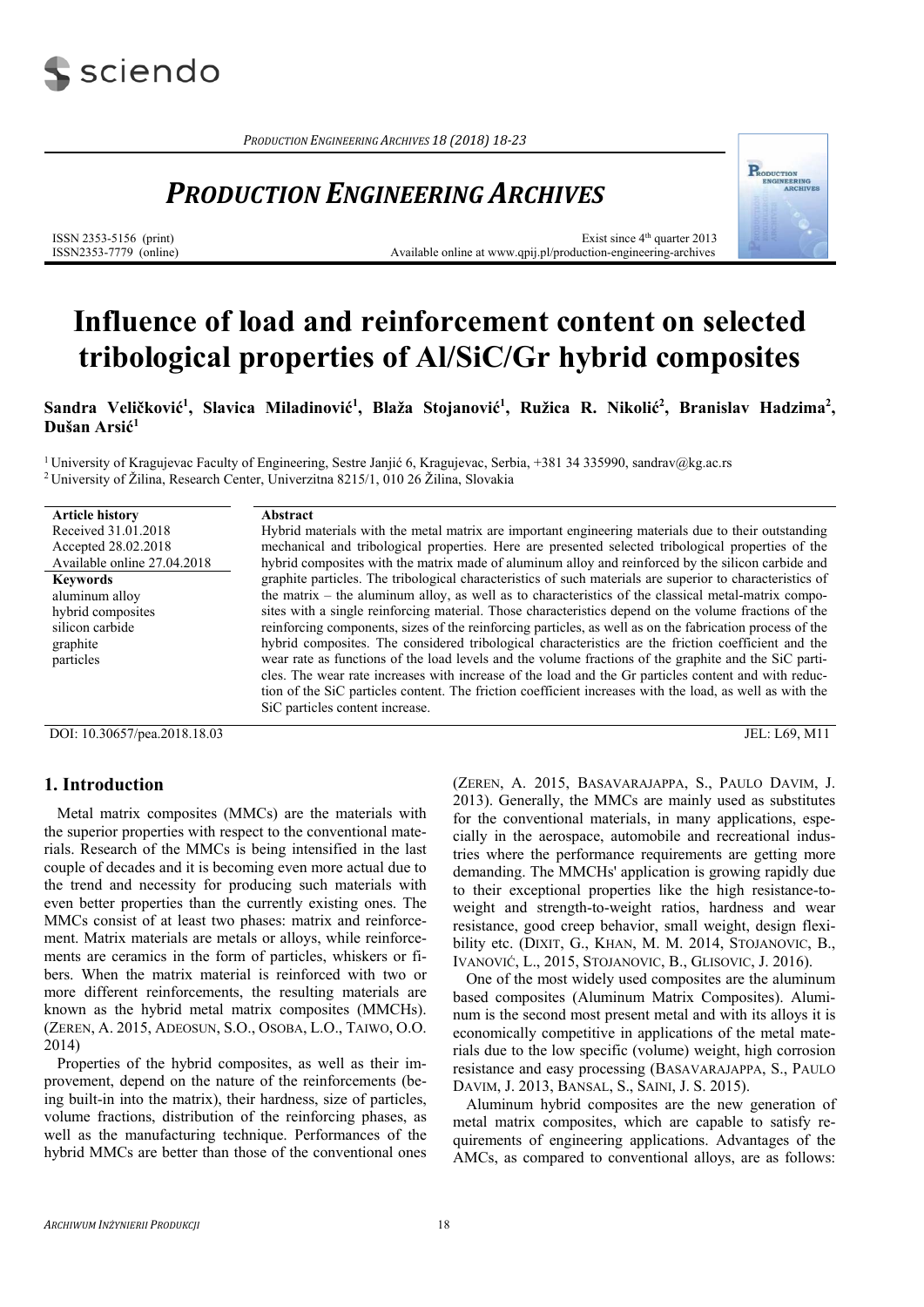low density, high strength, better stiffness, superior high temperature properties, good damping characteristics, abrasion and wear resistance (BANSAL, S., SAINI, J.S. 2015, SURESH, P., MARIMUTHU, K., RANGANATHAN, S. 2013). Aluminum metal matrix composites are the most frequently applied for manufacturing the engine cylinders, connecting rods, elements of the vehicles' braking system, cardan shafts etc. They are also used for producing the brakes' assemblies, gears, valves, pulleys, turbines, turbo-compressors, pump housings and accompanying equipment (STOJANOVIC, B., IVANOVIĆ, L. 2015, STOJANOVIC, B., GLISOVIC, J. 2016).

## **2. Technology of MMCH production**

## **2.1. The reinforcement types**

Factors that determine properties of composites are the type of the reinforcement, the volume fraction(s) of the reinforcement(s), size(s) of the reinforcing particles, microstructure, homogeneity and isotropy of the system.

Reinforcements used in aluminum matrix composites (AMCs) are graphite (Gr), silicon carbide (SiC), titanium carbide (TiC), tungsten carbide (WC), boron carbide (B4C), alumina (Al2O3), fly ash, zircon (Zr), silicon nitride (Si3N4), titanium diboride (TiB2). Addition of hard reinforcements, such as silicon carbide, alumina, titanium carbide, improves hardness, strength and wear resistance of the composites, with respect to the matrix alloy (NAVEED, M., ANWAR, KHAN, A.R. 2015). Reinforcements commonly used in aluminum matrix composites have been extended to include organic wastes such as the rice husk ash, coconut shell ash, palm oil fuel ash and the sugar cane bagasse (LANCASTER, L., LUNG, M.H., SUJAN, D. 2013).

The AMCs reinforced with the SiC particulates are known for higher modulus, strength and wear resistance compared to conventional alloys. Addition of the SiC particulates increases both mechanical strength and wear resistance of an Al alloy. The SiC particles have the high yield strength and their modulus of elasticity is very high, whereas the base alloy has the low yield strength and good plasticity (BASAVARAJAPPA, S., PAULO DAVIM, J. 2013, NAVEED, M., ANWAR KHAN, A.R. 2015). Thus in machining of the composites, while the matrix deforms plastically, the SiC particles may only deform elastically or break. The use of SiC and Gr in aluminum matrix composites yields better tribological properties over composites with a single reinforcement (SURESH, P. ET AL. 2013, ZAKAULLA, M., ANWAR KHAN, A. R. 2015)

Composites with combined reinforcement of Al, SiC and Gr are known as the Al-SiC-Gr hybrid composites. The final properties of the hybrid metal matrix composites depend on the matrix and ceramic reinforcements, the bonding of the ceramic reinforcements, the size and distribution of ceramic reinforcements and the graphite particulates in the aluminum matrix.

### **2.2. The MMCHs fabrication methods**

Tribological properties of the Al/SiC/Gr composite materials are strongly affected, among other factors, by the manufacturing process. The fabrication process influences the microstructure, distribution of reinforcement particles and bonds between the matrix and the reinforcement. Fabrication of the MMCs has several challenges like porosity formation, poor wettability and improper distribution of reinforcement.

The basic processes of the aluminum matrix composites fabrication, at industrial level, can be classified into two groups: (i) processing in the solid state and (ii) processing in the liquid state.

Solid state fabrication of Metal Matrix Composites is the process, in which Metal Matrix Composites are formed as a result of bonding of the matrix metal and the dispersed phase due to mutual diffusion occurring between them in solid states at elevated temperature and under pressure. The low temperature of solid state fabrication process (as compared to Liquid state fabrication of Metal Matrix Composites) depresses undesirable reactions on the boundary between the matrix and dispersed (reinforcing) phases.

The fabrication processes in the solid state include the powder metallurgy technology, diffusion metallization and the vapor deposition technology.

The diffusion bonding is a solid state fabrication method, in which a matrix in form of foils and a dispersed phase in form of long fibers are stacked in a particular order and then pressed at elevated temperature.

Sintering fabrication of Metal Matrix Composites is a process, in which a powder of a matrix metal is mixed with a powder of the dispersed phase in form of particles or short fibers for subsequent compacting and sintering in solid state (sometimes with some presence of liquid).

Fabrication processing in the liquid state include stircasting, compo-casting, squeeze casting, spray casting and reactive – in situ process. *Liquid state fabrication of Metal Matrix Composites* assumes incorporation of dispersed phase into a molten matrix metal, followed by its solidification. To provide the high level mechanical properties of the composite, good interfacial bonding (wetting) between the dispersed phase and the liquid matrix should be obtained.

Selection of the fabrication process depends on numerous factors, like the type and level of reinforcement load, desired degree of micro-structural integrity etc. (STOJANOVIC, B. 2013, SURESHA, S., SRIDHARA, B.K. 2012, RAVINDRAN, P. ET AL. 2013).

Review of available literature shows that the most used methods for fabrication of the Al/SiC/Gr composites are the powder metallurgy, stir-casting, compo-casting and in-situ powder metallurgy.

The stir-casting method is one of the economic and commonly used methods in the liquid metallurgy. The stircasting is a liquid state method for composite materials fabrication, in which the dispersed phase (ceramic particles, short fibers) is mixed with a molten matrix metal by mechanical stirring. It is the simplest and the most cost effective method of liquid state fabrication. The liquid composite material is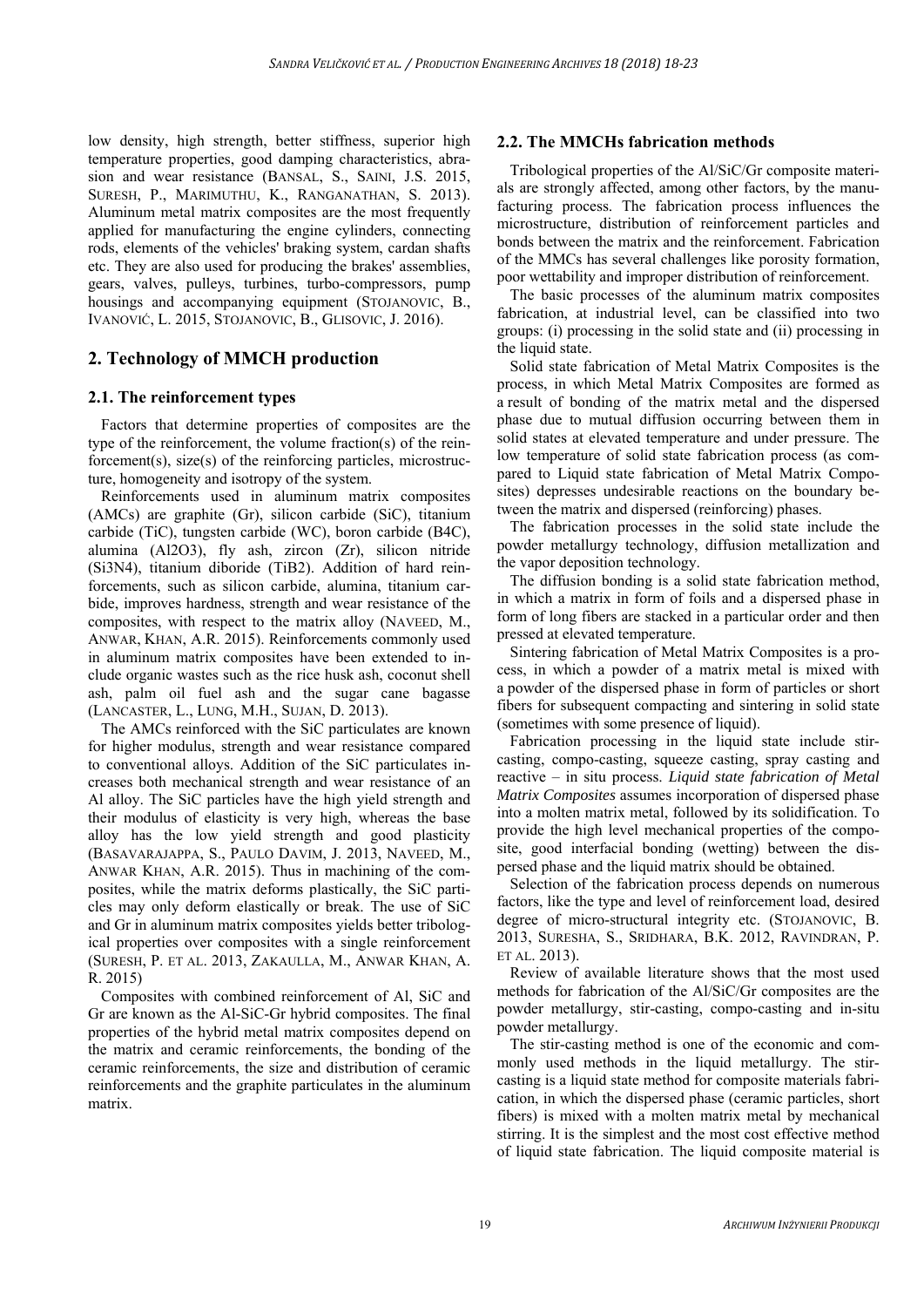then cast by conventional casting methods and may also be processed by conventional metal forming technologies. The main features of the stir-casting are: (i) content of the dispersed phase is limited (usually not more than 30 vol. %) and (ii) distribution of the dispersed phase throughout the matrix is not perfectly homogeneous. In the processing of composites' fabrication, the stirring time between matrix and reinforcement is considered as an important factor.

Another variation of the casting fabrication process is the compo-casting. The process differs from the stir-casting by the fact that the ceramic particles are being infiltrated into the alloy in the semi-solid state. Preparation of the semisolidified melt consists of cooling the matrix melt down to the working temperature, which is then maintained until the beginning and during the infiltration process. Prior to it, the mixing was performed isothermally, at the defined mixer's rate, in order to disintegrate the dendritic structure that was created during the melt cooling and to alleviate the infiltration process (SURESHA, S., SRIDHARA, B.K. 2010a,b). Discontinuous fibers are dispersed in a liquid alloy, then stirred solidification is followed by re-melting and forced filtering into the porous ceramic matrix. In that way up to 70% of the excess melt can be removed what allows obtaining a high volume fraction of fibers having the random planar alignment.

## **3. Influence of the load and the volume share of reinforcement particles on tribological behavior of the MMCHs**

 Infiltration of the reinforcement particles into the metal matrix affects the tribological and mechanical properties of composite materials. Depending on various requirements of the industry, the volume shares percentages of SiC and Gr

are being combined, as well as sizes of the reinforcing particles.

Wear is the progressive loss of material due to relative motion between a surface and the contacting substance or substances. Wear may be classified as adhesive wear, abrasion wear, surface fatigue wear and tribo-chemical, fretting, erosion and cavitation wear.

Generally, the friction and wear properties of composites also depend on the shape and distribution of hard or soft particles filled in the matrix. Hard particles increase the strength and wear resistance of composites, but decrease their ductility, whereas the soft particles acting as lubricant decrease the coefficient of friction (RADHIKA, N. ET AL. 2012, VENCL, A., BOBIC, I., STOJANOVIC, B. 2014).

In addition, the composites' fabrication methods also influence their tribological properties.

From review of the available references on Al/SiC/Gr hybrid composites, it can be concluded that in the beginning of their application the larger volume share of SiC particles was used, with respect to composites manufacturing in the previous period. That was the reason why the fabrication, as well as machining of those composites, was more difficult. The cause for that was increased hardness of such composites, (dictated by the SiC volume share). Therefore, in the past few years the content of SiC particles was gradually decreased and it did not exceed 10 wt.%, while the minimal amount was 3 wt.%. That improved both manufacturing and processing (machining) of the hybrid composites with the Al matrix.

Tribological behavior of the Al/SiC/Gr MMCs was studied in order to obtain the best properties of the composite materials with minimal number of experiments, what was achieved by application of the Taguchi method. Many authors were, during the analysis of experiment, applying the Analysis of Variance (ANOVA), as well. The ANOVA was used for the purpose of identifying which of the considered parameters significantly affect the performance measures. By application of that analysis, one can determine the dominating factor(s), with respect to the others, and the percentage contribution of that/those particular independent variable(s). The Response Surface Methodology (RSM) was also used for analysis of obtained results. The RSM represents a collection of experimental strategies, mathematical methods, and statistical inferences that enable a researcher to make efficient empirical examination of the considered problem.



**Fig. 1.** The effect of load on the wear rate of the Al/SiC/Gr composites with different weight percentage of SiC particles and fixed 1 wt.% Gr

Source: (ZAKAULLA, M., ANWAR KHAN, A.R., MUKUNDA, P.G. 2013, ŞAHIN, S., ET AL. 2014).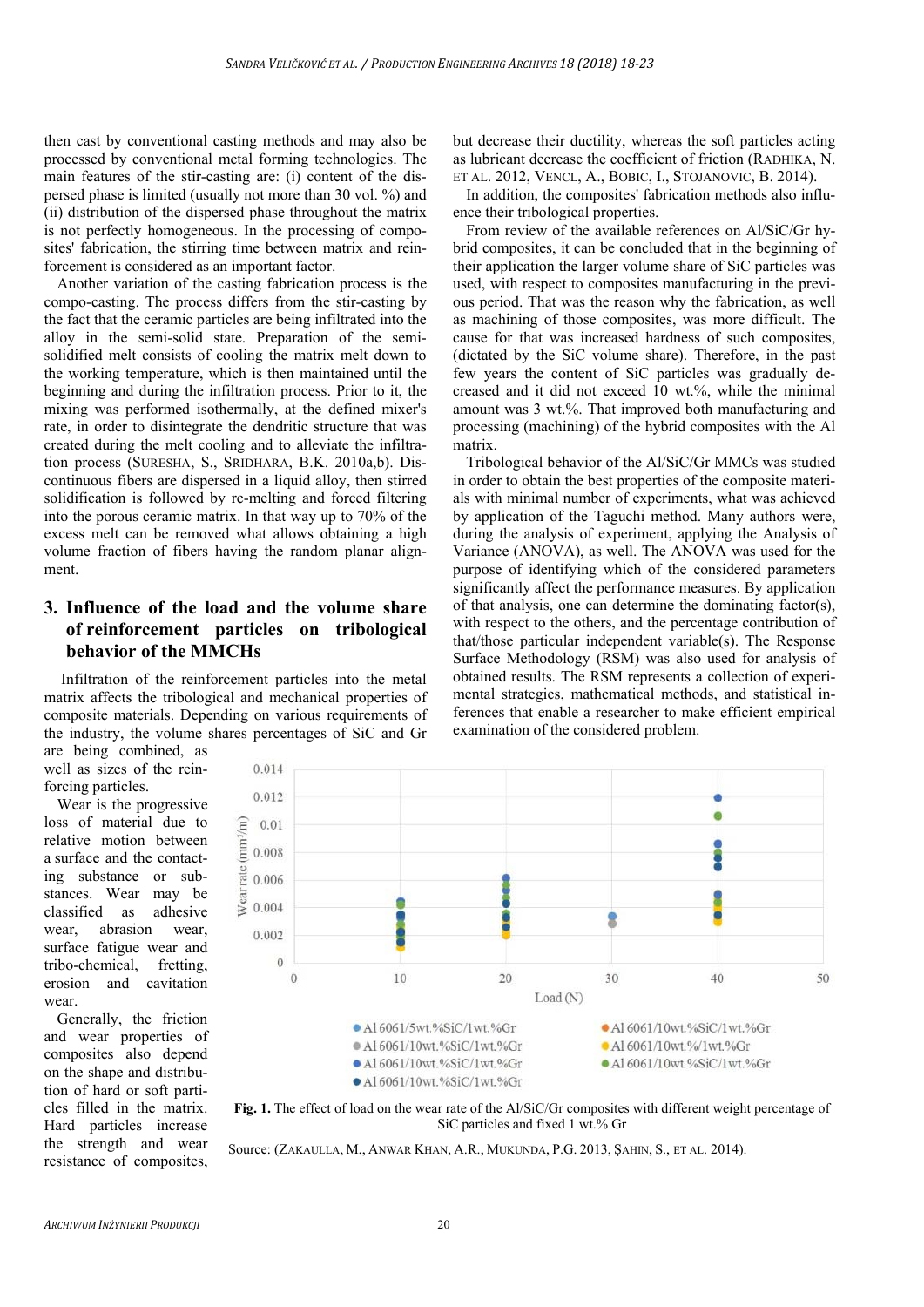Tribological behavior of specimens made of the Al/SiC/Gr composites were studied by conducting the dry sliding wear test, mainly on the pin-on- disc tribometer. The wear test parameters were within the following intervals: load between 10 N to 60 N, sliding speed from 1 m/s to 3 m/s, the sliding

distance up to 1000 m. The size of the reinforcement particles varied from nm for SiC to mm for Gr.

The effect of load on the wear rate of the Al/SiC/Gr composites, with different weight percentage of SiC particles, in the presence of graphite, are shown in Figures 1 and 2.



**Fig. 2.** The effect of load on the wear rate of the Al/SiC/Gr composites with different weight percentage of SiC particles and fixed 3 wt.%Gr or 3 vol.%Gr

Source: (BASAVARAJAPPA, S., DAVIM J.P. 2013, DEVARAJU, A. KUMAR, A., KOTIVEERACHARI, B. 2013, STOJANOVIC, B. ET AL. 2015, VISWANATHA, B.M. ET AL. 2016).





Source: (STOJANOVIĆ, B. ET AL 2016, PAVITHRAN, B. ET AL. 2015, VARGHESE, A.N., PRADEEP, P.V. 2014).

Based on the diagrams in Figures 1 and 2, one can conclude that the wear rate increases with the load increase. Increase of the SiC reinforcing particles volume share in the hybrid composite, on the other hand, causes reducing of the wear rate, since the hardness of the composite material is increased. The sliding speed increase, for the same experimental conditions (the same load and the sliding distance), causes decrease of the wear rate.

The effect of load on coefficient of friction of the Al/SiC/Gr composites, with different weight percentage of SiC particles, in the presence of graphite, is shown in Figure 3.

From diagram in Figure 3 one, can notice that the friction coefficient increases with the load increase, as well as with the SiC particles volume share increase. The sliding distance has the same effect, as well, while the sliding speed increase causes decrease of the friction coefficient of the composite material.

The effect of load on the wear rate of the Al/SiC/Gr composites, with different weight percentage of Gr particles, is shown in Figure 4.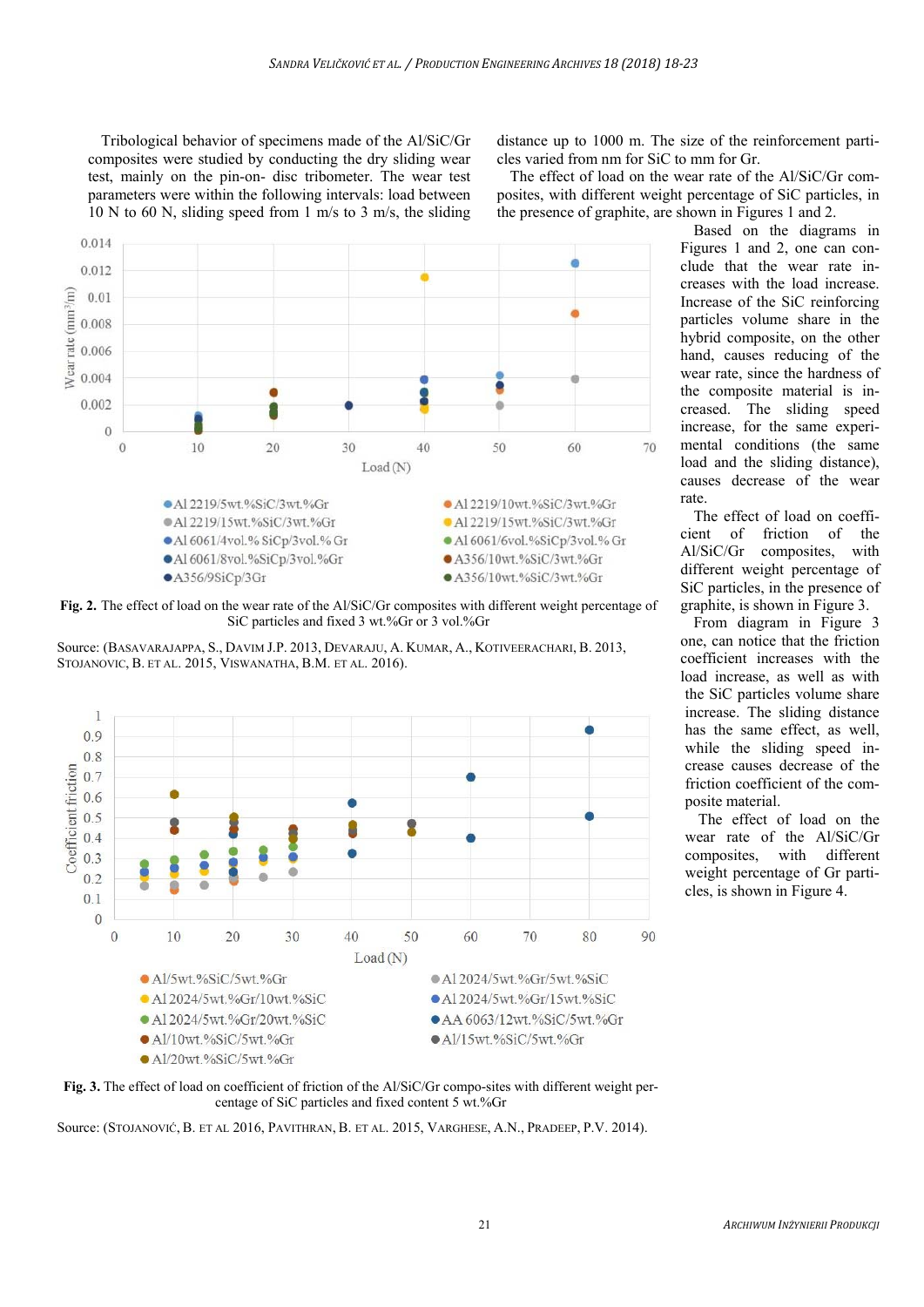

**Fig. 4.** The effect of load on the wear rate of the Al/SiC/Gr composites with different weight percentage of Gr particles and fixed content 10 wt.%SiC

Source: (ŞAHIN, S., ET AL. 2014, STOJANOVIC, B. ET AL. 2015).

The first three points on diagram in Figure 4 are for the load of 3 N and it cannot be clearly visible what is happening with the wear rate, since the variations of the graphite content are small. The increase of the Gr particles volume share causes increase of the wear rate, with all other experimental conditions kept the same. Generally, based on this diagram, one can notice that for the fixed volume share of 10 wt.% of the SiC particles, the wear rate increases with the Gr volume share increase, as well as with the load increase. The intensified wear occurs due to extrusion of the graphite particles at increased load as the contacts zones between the two surfaces are increased. The increment in wear rate at higher normal loads can be attributed to the larger amount of plastic deformation and hence delamination wear occurs.

### **4. Conclusions**

The hybrid composites generally have better tribological properties than the conventional composites. The ceramic materials as hybrid composites' reinforcement generally increase hardness, tensile strength, toughness, wear resistance and corrosion resistance of the composites, with respect to the same properties of the base aluminum alloy.

What concerns application of the soft reinforcement with the hard reinforcement (SiC) in hybrid composite, such as graphite, it reduces the friction coefficient and increases machinability of the hybrid composite.

With the adequate selection of the process parameters in the hybrid composite fabrication, like the pouring temperature, stirring speed, preheating temperature of reinforcement etc. one can influence the quality of the composite material.

Generally speaking, improvement of properties of the Al/SiC/Gr hybrid composites is strongly dependent on the nature of the reinforcement, its hardness, particles sizes, volume share, uniformity of dispersion within the matrix and the method of hybrid production.

## **Acknowledgements**

This research was financially supported by European regional development fund and Slovak state budget by the project "Research Centre of the University of Žilina" and by the Ministry of Education, Science and Technological Development of Republic of Serbia through grant TR 35021.

#### **Reference**

- ADEOSUN, S.O., OSOBA, L.O., TAIWO, O.O. 2014. *Characteristics of Aluminum Hybrid Composites*, International Journal of Chemical, Molecular, Nuclear, Materials and Metallurgical Engineering 8(7), 731-738.
- BANSAL, S., SAINI, J.S. 2015. *Mechanical and Wear Properties of SiC/Graphite Reinforced Al359 Alloy-based Metal Matrix Composite*, Defence Science Journal 65(4), 330-338, DOI: 10.14429/dsj.65.8676.
- BASAVARAJAPPA, S., DAVIM, J.P. 2013. *Influence of Graphite Particles on Surface Roughness and Chip Formation Studies in Turning Metal Matrix Composites*, Materials Research, 16(5), 990-996.
- BASAVARAJAPPA, S., CHANDRAMOHAN, G., MAHADEVAN, A. 2007. *Influence of sliding speed on the dry sliding wear behaviour and the subsurface deformation on hybrid metal matrix composite*, Wear, 262, 1007–  $1012.$
- DEVARAJU, A. KUMAR, A., KOTIVEERACHARI, B. 2013. *Influence of rotational speed and reinforcements on wear and mechanical properties of aluminum hybrid composites via friction stir processing*, Materials and Design 45, 576–585.
- DIXIT, G., KHAN, M.M. 2014. *Sliding Wear Response of an Aluminum Metal Matrix Composite: Effect of Solid Lubricant Particle Size*, Jordan Journal of Mechanical and Industrial Engineering (JJMIE), 8(6).
- FAKRUDDINALI, J.Y., NOOR, A.R., BADARINARAYAN, K.S., ABRAR, A. 2015*. Wear Behaviour of Al 6061-SiC-Gr Hybrid Composites*, International Journal of Innovative Research in Science, Engineering and Technology, 4 (9), 2347-6710.
- LANCASTER, L., LUNG, M.H., SUJAN, D. 2013. *Utilization of Agro-Industrial Waste in Metal Matrix Composites: Towards Sustainability*, World Academy of Science, Engineering and Technology, 73, 1136 – 1139.
- NAVEED, M., ANWAR KHAN, A.R. 2015. *Ultimate Tensile Strength of Heat Treated Hybrid Metal Matrix Composites*, International Journal of Science and Research (IJSR) 4 (9).
- PARAMASIVAM, P., PALANISAMY, S., PRADEEPKUMAR, G. 2014. *Micro-Structural and Tribological Behavior of AA6063/12sic-5Gr Hybrid*